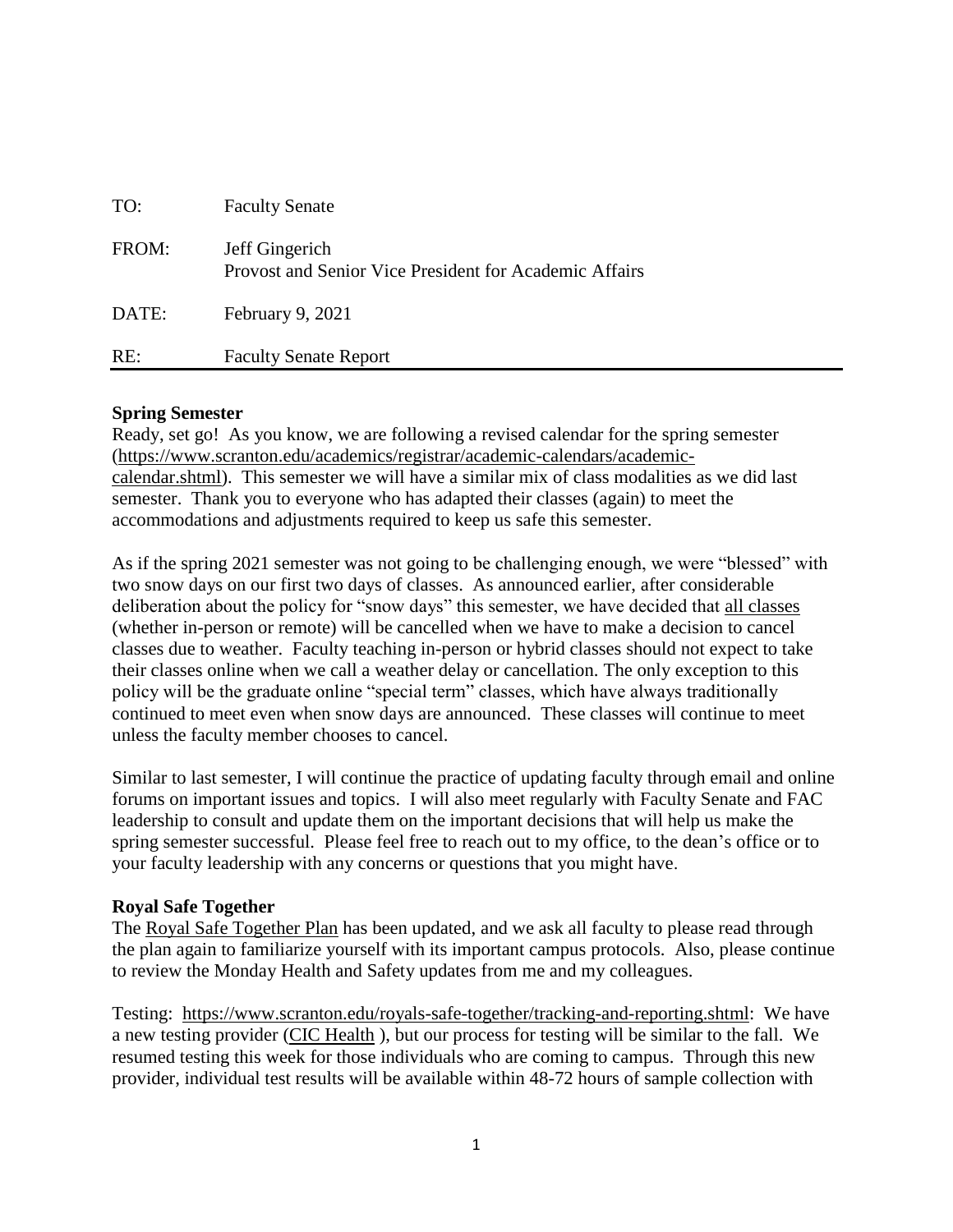users able to learn of negative results through an online application. Anyone testing positive will be phoned individually by a medical professional.

The University expects to collect 1,000 samples to be tested each week**,** meaning that students and employees on campus will be tested as many as three or four times during the spring semester**.** Administration of the test will be different this semester: sampling for the tests will be conducted via an anterior nasal self-swab, supervised by licensed healthcare providers.

As in the fall semester, please watch for an email, which will identify the testing appointment for the coming week. Surveillance testing will take place Monday and Tuesday of each week from 8 a.m. to 4 p.m.

Vaccine: The [Pennsylvania Department of Health website on vaccination](https://nam10.safelinks.protection.outlook.com/?url=https%3A%2F%2Fwww.health.pa.gov%2Ftopics%2Fdisease%2Fcoronavirus%2FVaccine%2FPages%2FVaccine.aspx&data=04%7C01%7Cpeggy.burke%40scranton.edu%7C67e84081a4a244d4d3dc08d8c244ffc7%7Ca8edc49a41f14c699768a7f6d7c3b8c3%7C0%7C0%7C637472948886807967%7CUnknown%7CTWFpbGZsb3d8eyJWIjoiMC4wLjAwMDAiLCJQIjoiV2luMzIiLCJBTiI6Ik1haWwiLCJXVCI6Mn0%3D%7C1000&sdata=%2BivLewLSzzb06%2Bzdbuvmg761z3y65EIHvEEAEFXOLqA%3D&reserved=0) includes the most upto-date information available on the distribution of the vaccine across the Commonwealth. At this time, Pennsylvania remains in phase 1A of distribution. Education workers are in phase 1B. We were fortunate to provide access to vaccinations to a number of 1A employees and are continuing to identify more options for vaccines.

# **Notification of students missing class due to testing, quarantine, or isolation**

I want to acknowledge the challenges that we had in the fall semester in communicating to faculty the student absences due to quarantine or isolation. We have worked hard to develop a new system for communication that we hope will be much more effective for the spring semester. For the health and safety of students and the campus community, it will again be necessary for students to isolate or quarantine in the spring when testing positive or being identified as a close contact of someone testing positive, respectively. We learned much through the fall semester about the challenges of contact tracing and notifying faculty about students who cannot attend class. Based on your clear feedback, we are working to improve and increase this communication.

As I finalize this report, we are preparing to send an email about our new system for notification. Please read through this email and let me know if you have any questions.

As faculty did so well in the fall, we ask that you continue to support those students who are required to not come to class. The CTLE will continue to be a resource to help you with this. Students enrolled in fully remote classes will be instructed to continue in the class even when they are quarantined or isolated. If a student is too sick to participate in a remote class, they should notify the faculty.

# **Diversity and Inclusion Initiatives**

As we continue to battle the COVID-19 pandemic, I am particularly grateful to those who continue to fight against the deep American illness and shame of racism and exclusivity. A number of important conversations and educational opportunities continue to take place on campus. It is still one of my top priorities to seek an anti-racist strategy for our campus community, as well as to support other important diversity and inclusion programs.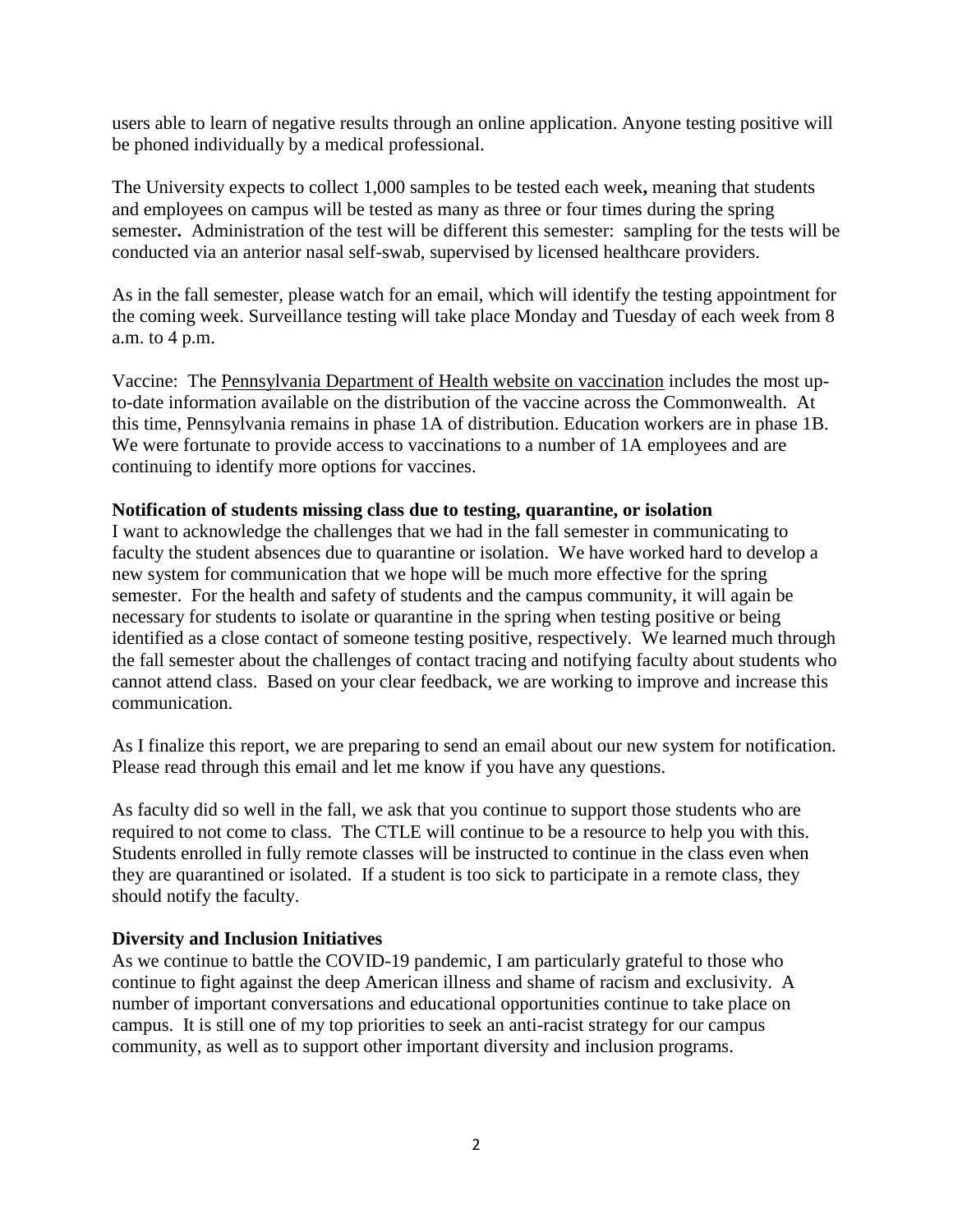I am appreciative of the newly-formed Black Student Union for continuing to give me and others feedback on their experience as students of color on campus. They and other students (including student government) are pushing us all to continue to do more to build a campus community that is more inclusive and welcoming, and that overcomes many of the institutional forms of bias and exclusion that impacts our great university.

A number of initiatives continue to move forward, including:

- The departments of History, Theology/Religious Studies, English, and Psychology received approval to run searches this year that were designed to increase the diversity of our faculty and curriculum. Our hope is that these faculty will work with current faculty to propose a new Black Studies program on campus.
- One of the primary supports for these searches was the working group on hiring for faculty diversity, which met frequently through the fall semester to discuss our strategy of hiring for all of our faculty searches. The group is finalizing a guide for hiring that will be helpful for us as we seek to create larger and more diverse pools of candidates.
- The Council on Diversity and Inclusion continues to meet. The Council provided important recommendations to the President's Office and it is my hope that they will continue to provide important strategic and practical recommendations as we move forward. They have completed a survey of the campus community regarding diversity and inclusion questions. Once the survey results are received and digested they will be strategizing next steps for this data and to continue to hear more voices on campus.
- One of the five goals of the new university Strategic Plan (passed by the Board of Trustees in September) addresses a "shared commitment to diversity and inclusion". One of the primary objectives for this goal is the development of a comprehensive, University-wide plan for diversity and inclusion, which will be developed through other objectives in the Strategic Plan, the related findings of our Middle States Self-Study, and the recent recommendations from the Council for Diversity and Inclusions, this work will inform the new Diversity and Inclusion plan. Leading this work, a Diversity and Inclusion Planning Team is bringing together the momentum and insights of two groups: the University Planning Committee and the Council for Diversity and Inclusion. In addition to presenting a draft plan, the Team will form recommendations for sustaining diversity and inclusion planning as ongoing area of practice. In its first phase of work, the Team will gather information and data across four broad areas:
	- o Diversity and Inclusion in Student Life: Activities, Initiatives, and Programming
	- o Diversity and Inclusion: Faculty and Staff Experience
	- o Diversity and Inclusion in Academic Life: Curriculum, Learning, and Research
	- o Diversity and Inclusion: Alumni and Community Experience
- Additionally, I want to recognize the multiple collaborative programs throughout the Fall and continuing in the Spring involving: Community Relations, colleges/school, Library, the Jesuit Center, OED, the Provost's Office, the Slattery Center for the Humanities, the Office of Community Based Learning, the Multicultural Center and many others. While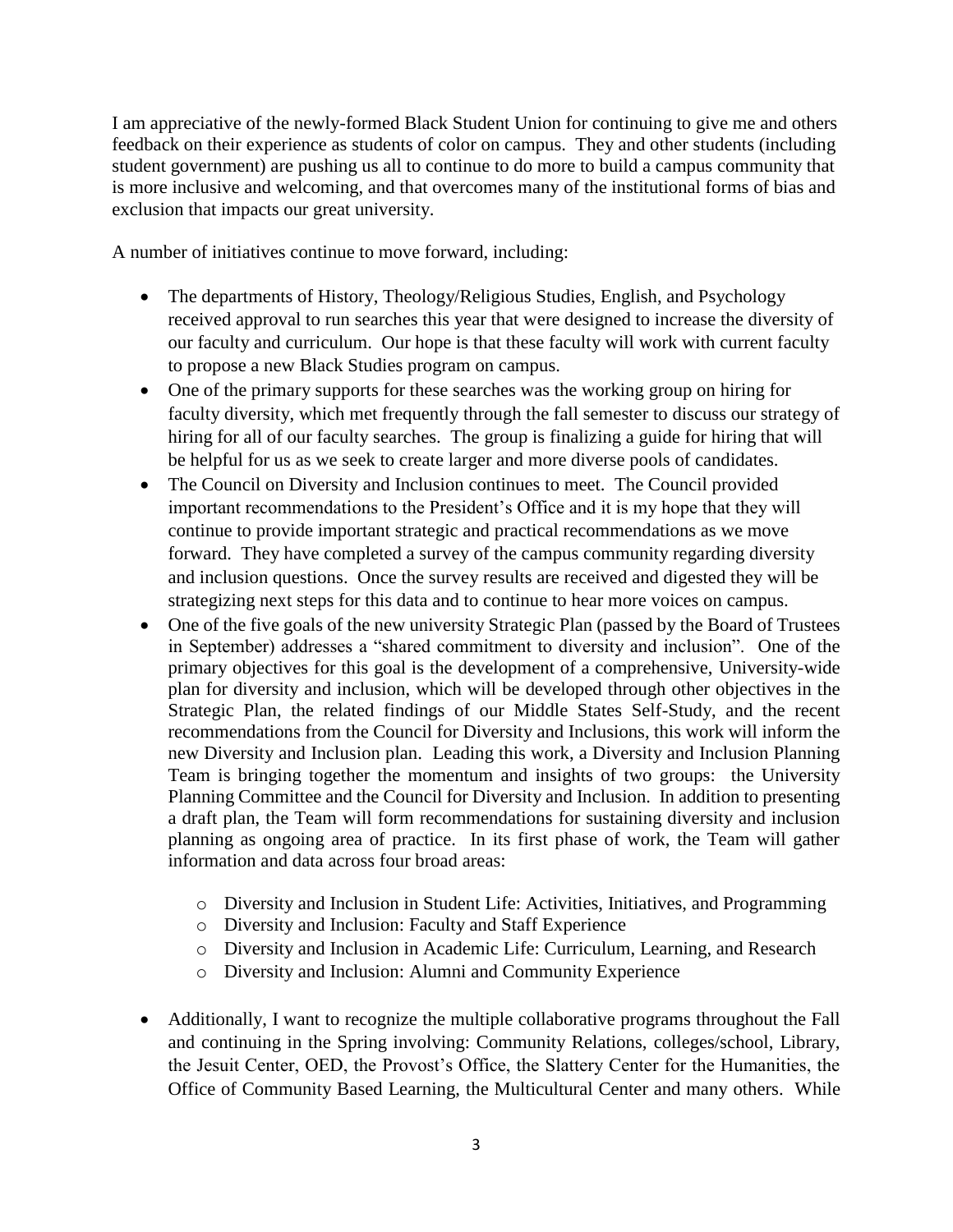these were too numerous to name in this report, I know that a lot of intentionality and effort went into these events which led to many productive discussions. Folks are working to add an events page to the University's DEI website off of the University's main page to highlight University sponsored diversity and inclusion programs taking place this Spring.

While we do continue to make progress toward becoming a more diverse and inclusive campus, we still have a long journey ahead of us. I invite your comments, questions and ideas for how we can do better in order to become the strong and just community that we strive to be.

## **Associate Provost Search**

We will commence with the search to fill the permanent position of Associate Provost this month. I will contact the faculty members who were elected in the Fall to see if they are still able to serve on the search committee. We will not be securing a firm for this search, but it will be a national search. A big thank you to David Marx for filling the interim Associate Provost role this year.

## **Rankings**

The *Princeton Review* listed the Kania School of Management among the nation's "Best Business Schools" in its 2021 ranking of just 224 in the country. This is the 16<sup>th</sup> consecutive year we have been included in the listing of the nation's most elite business colleges.

*U.S. News* ranked the Finance Program at (No. 30), its Entrepreneurship Program at (No. 36), and its Accounting Program at (No. 44) in the country. They also ranked us among America's "Best Undergraduate Business Programs" (No. 201), and among the nation's "Best Undergraduate Engineering Programs" (No. 141 among U.S. schools where a doctorate is not offered.) In its overall ranking for colleges we ranked (No.6) among the "Best Regional Universities in the North," marking the  $27<sup>th</sup>$  consecutive year that we ranked in the top 10 of its category.

*U.S. News* also ranked Scranton (No. 67) in the country for "Best Online MBA Programs for Veterans."

The *U.S. News & World Report's* 2020 "Best Online Graduate Programs" ranked The University of Scranton's online master's degree programs in business (excluding MBA) at (No. 48) and its online MBA program at (No. 111) in the nation.

# **Rank & Tenure**

The Board on Rank and Tenure committee held formal meetings on January 8, 9, 15 and 16 to review the applications of twenty-one candidates. The President received the recommendations from the Board, the candidate's department, the deans, and the Provost and has made his decision. I am meeting with candidates this week to notify them of the decision. Official campus notification of the candidates will take place only after the 30-day appeal window closes; and the appeals, if any are submitted and resolved.

# **Fulbright Scholarships**

I am delighted to report that seven remarkable seniors submitted applications for Fulbright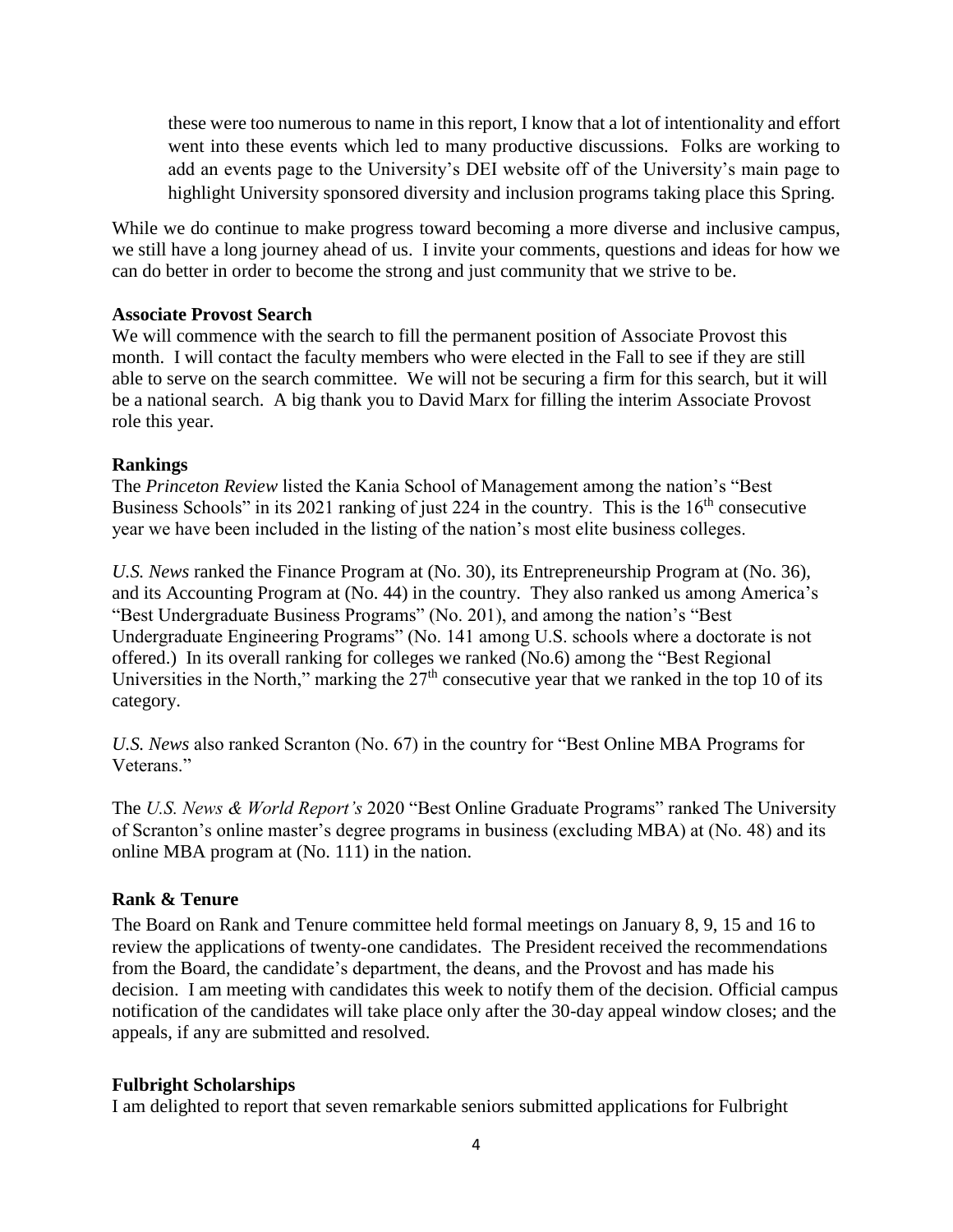Scholarships this Fall to spend the 2021-2022 academic year overseas following their graduation.

The National Screening Committee of the Institute for International Education completed their review of the 11,728 applications they received this year. They will be notifying those recommended for National Semi-Finalist status in the coming weeks and forwarding their applications to the host countries, where the final decisions will be made in late Spring.

I want to take this opportunity to express my thanks to the members of the Campus Fulbright Committee for their assistance in interviewing and evaluating the seven applicants. I am also grateful to those faculty members who prepared language reports and wrote letters of recommendation on behalf of our students.

| <b>Name</b>        | <b>Application Field</b> | <b>Country</b>  | Major(s)                              |
|--------------------|--------------------------|-----------------|---------------------------------------|
| Abigail Guziewicz  | <b>Teaching ESL</b>      | North Macedonia | Psychology; Philosophy                |
| <b>Jesse Hart</b>  | <b>Biology</b>           | Switzerland     | Neuroscience                          |
| Dagny Rippon       | <b>Business</b>          | Finland         | <b>International Business</b>         |
| Michael Samulevich | Chemistry                | Poland          | <b>BCMB</b> ; Philosophy              |
| Rachel Weber       | <b>Teaching ESL</b>      | Colombia        | Hispanic Studies; Criminal<br>Justice |
| Cara Webster       | <b>Biology</b>           | Germany         | Neuroscience; Philosophy              |
| Casey Welby        | <b>Teaching ESL</b>      | Czech Republic  | <b>Classical Languages</b> ; History  |

# **Faculty Development**

A call for Clavius Interdisciplinary Fund proposals was sent to faculty February 1, 2021. Applications should be submitted electronically to [provost@scranton.edu](mailto:provost@scranton.edu) or by campus mail to the Assistant Provost's Office no later than March 2, 2021.

A call for Summer Grants applications was also sent out to faculty on February 2, 2021. Please submit your application electronically to [provost@scranton.edu](mailto:provost@scranton.edu) or by campus mail to the Associate Provost's Office no later than March 05, 2021.

# **Sabbaticals**

The Faculty Research Committee approved the following sabbaticals for 2021-2022.

**Fall 2021 Spring 2022** John Deak Michael Allison Josephine Dunn Howard Fisher Christopher Gillett (pre-tenure) Mary Jane Hanson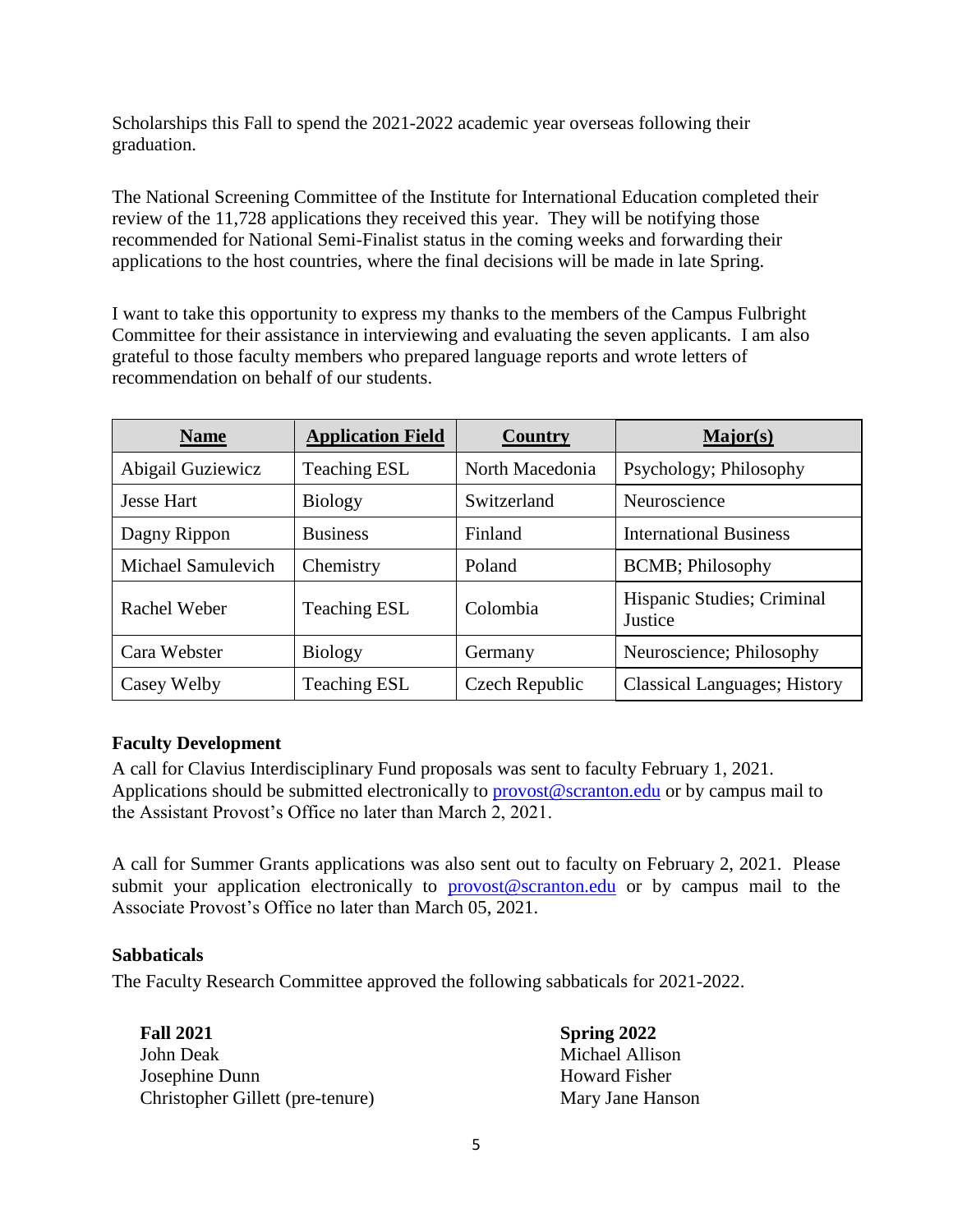Joan Grossman<br>
John Kilker (pre-tenure) Solid Ozgur<br>
Peter Leininger John Kilker (pre-tenure) Peter Leininge<br>
Richard Klonski<br>
Meghan Rich Richard Klonski Richard Larsen Maria Squire Nathan Lefler Daniel West Yibai Li Hank Willenbrink Masood Otarod Krzysztof Plotka James Roberts Robert Shaffern Terrence Sweeney

# **Academic Year 2021-2022**

Andrew LaZella Jessica Nolan Patrick Orr Yamile Silva Nicholas Sizemore

| <b>Curriculum Approvals</b>                                          | <b>Date Posted</b> |
|----------------------------------------------------------------------|--------------------|
| CSD 100: Exploring the Communication Sciences                        | 11/9/20            |
| CSD 103: Introduction to Phonetics                                   | 11/9/20            |
| CSD 200: Foundations of Speech & Language Development &              |                    |
| Psycholinguistics                                                    | 11/9/20            |
| CSD 203: Introduction to Developmental Speech & Language Disorders   | 11/9/20            |
| CSD 303: Principles of Audiology                                     | 11/9/20            |
| CSD 406: Introduction to SLP-Audiology in the Schools                | 11/9/20            |
| FIN 5XXA: Body of Knowledge Part A                                   | 9/14/20            |
| FIN 5XXB: Body of Knowledge Part B                                   | 9/14/20            |
| FIN 5XX: Body of Knowledge                                           | 9/14/20            |
| CSD 300: Scientific and Professional Writing in CSD                  | 12/15/20           |
| CSD 400: Anatomy and Physiology of the Speech and Hearing Mechanism  | 12/15/20           |
| CSD 403: Introduction to Speech and Language Disorders in Healthcare | 12/15/20           |
| CSD 409: Speech & Hearing Science                                    | 12/15/20           |
| CSD 412: Introduction to Research Methods in CSD                     | 12/15/20           |
| CSD 415: Foundations in Clinical Practice and Interprofessional      |                    |
| Collaboration                                                        | 12/15/20           |
| ABA 590: Capstone                                                    | 11/20/20           |
| ABA 599: Thesis                                                      | 11/20/20           |
| T/RS 543: Jews, Christians and the Bible                             | 12/9/20            |
| ABA 545: Basic Behavior Analysis                                     | 1/20/21            |
| ABA 572: Clinical Behavior Analysis                                  | 1/20/21            |
| ABA 573: Introduction to Behavioral Pediatrics in Primary Care       | 1/20/21            |
| ABA 580: Supervised Fieldwork Experience                             | 1/20/21            |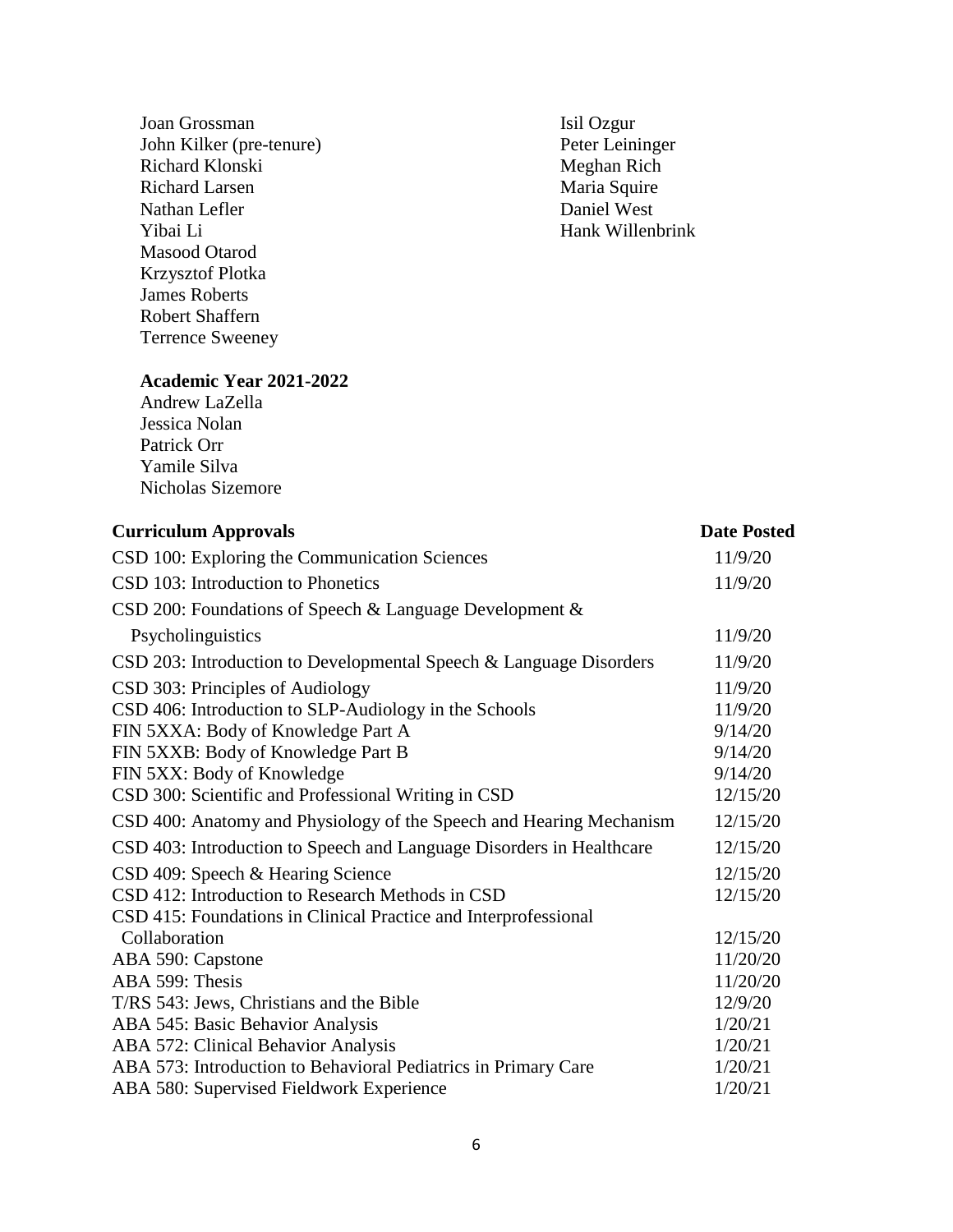| <b>Course Change</b>                                   |          |
|--------------------------------------------------------|----------|
| <b>MATH 410: Introduction to Stochastic Processes</b>  | 10/30/21 |
|                                                        |          |
| <b>New Program</b>                                     |          |
| MS in Health Informatics Data Analytics Specialization |          |
|                                                        |          |
| <b>Program Change</b>                                  |          |
| Mathematics, BS                                        | 11/9/20  |
| <b>Masters in Finance</b>                              | 8/25/20  |
| Theology/RS Major                                      | 11/30/20 |
|                                                        |          |
| <b>Program Deletion</b>                                |          |
| <b>LPN-BSN Program</b>                                 | 11/16/20 |
| <b>RN-BSN</b> Program                                  | 11/16/20 |
| <b>Applied Mathematics, BS</b>                         | 10/30/20 |
| Mathematics, BA                                        | 10/30/20 |
| Biomathematics, BS                                     | 11/30/20 |

# **Other Updates**

- Eighteen members of the 2024 class were selected to participate in our four-year Business Honors Program. Students complete honors study in areas such as accounting, analytics, economics, finance, international business, management, marketing, and operations. Another component promotes personal and professional development through Jesuit-inspired co-curricular and extra-curricular activities that emphasize experiential learning and service.
- PCPS received a \$25,000 gift from Mr. Lee Giaquinto with a \$5000 match from Medtronic for the Giaquinto Laboratory in Leahy Hall.
- PCPS received \$20,000 from Moses Taylor Foundation for the Speech and Language Laboratory in Leahy Hall.
- The Nursing Department was among two programs in the country presented with a 2020 Assessment and Impact Award for Nursing Education. The award recognizes colleges that have successfully used data to analyze and make changes to better their undergraduate nursing programs.
- The department was recognized for "high performance in satisfaction with instruction," demonstrating how a nursing education program "can improve the student experience and support their accreditation efforts through strategically using data." An analysis of the program highlighted the value of faculty efforts to build strong relationships with students and the impact of instructional changes that increased hands-on experiences in the curriculum.
- The Nursing Departments pass rate for the National Council Licensure Examination for first-time test takers for graduates with a bachelor's degree, according to the latest figures available, was 98.72%. The national average was 91.22% according to the National Council of State Board of Nursing website.